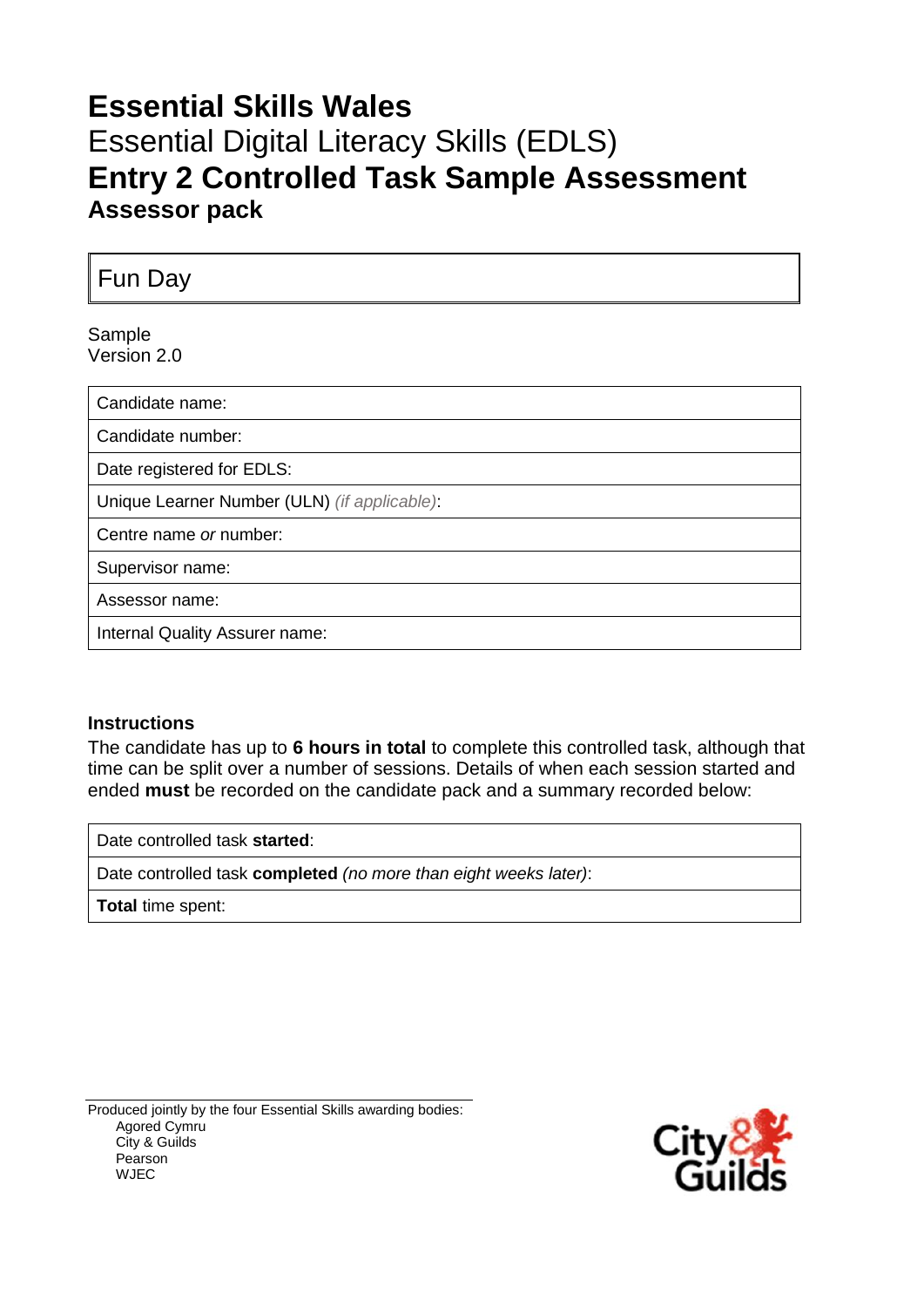# **1. Assessment requirements**

The following is a summary of the Essential Skills Wales (ESW) Controlled Task Conditions. These requirements should be read in conjunction with the relevant **Controlled Task Candidate Pack**. General assessment guidelines applicable to all ESW assessments can be found in the **Essential Skills Wales Suite** *Qualification Handbook*.

### **Controlled task assessment**

Controlled tasks are **summative assessments** measuring subject-specific skills. Candidates will need to show they can utilise these skills in a holistic manner, relevant to real-life circumstances. The assessment outcome is **pass/fail**.

Controlled tasks must be:

- internally assessed, by appropriately qualified staff, using the Mark Scheme provided. Please see section 2.2 of the *Qualification Handbook* for details of staff qualification.
- internally quality assured, by appropriately qualified staff.
- externally quality assured/moderated by City & Guilds
- compliant with **Controlled Task Conditions**.

### **Controlled task conditions**

This controlled task must be completed under the conditions set out below. 'Controlled' relates to all aspects of how the task is administered and assessed.

Candidates should only attempt this controlled task when they have been registered for this qualification and have developed the necessary skills at the required level. Learning development input should be completed before the candidate attempts this controlled task. This controlled task must be successfully completed before the Structured Discussion is attempted.

### **Working period**

The candidate must complete this controlled task within an 8 week 'working period'. The working period commences on the date the candidate starts working on the task. The working period may be extended only in specific extenuating circumstances. Please see section 4.3 of the *Qualification Handbook* for further information.

### **Working time**

The candidate has up to **6 hours in total** to complete this controlled task. This task 'working time' allowance will formally start at the point when a task is first provided to the candidate. The task working time may be extended only in specific extenuating circumstances. Please see section 4.3 of the *Qualification Handbook* for further information.

### **Supervised conditions**

This controlled task must be completed under the following supervised conditions:

 This task is an 'open book' assessment. Candidates may have access to routine resources that might be available in a 'real life' situation, for example: PCs/laptops, tablets, dictionaries, calculators, reference books, relevant class notes and source material approved by their tutor so long as they are not designed *specifically* to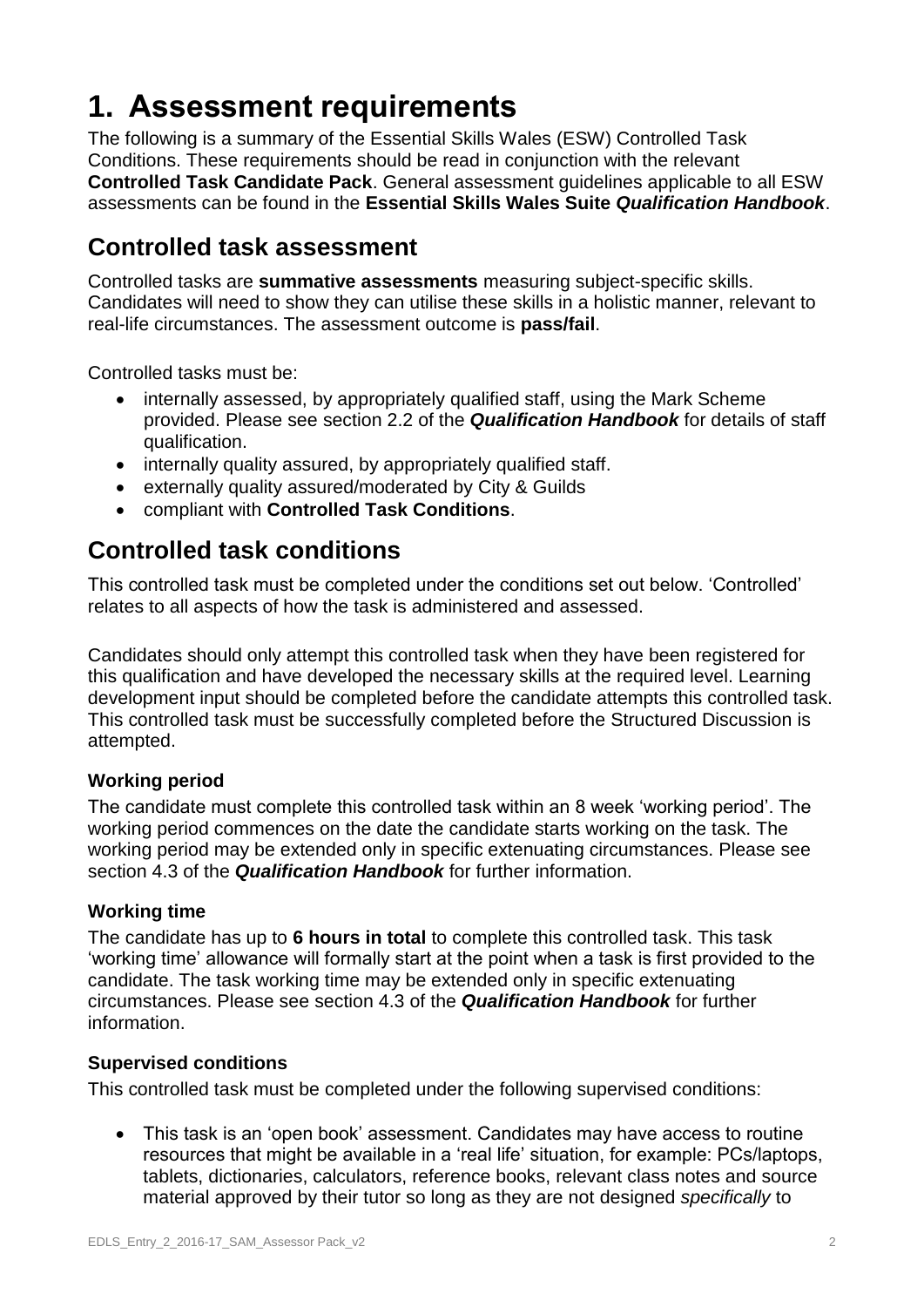assist with this assessment and do not compromise independent achievement of the standard. The candidate can access the Internet using supervised facilities.

- The environment within which tasks are completed must be supervised. This supervision must be **continuous** and ensure no interruption and/or undue influence is possible whilst candidates are working on the task. Suitable locations might include a classroom, a library or a workplace as long as an appropriate environment and supervision is maintained. For the avoidance of doubt, this environment does not require formal 'examination' conditions.
- The supervisor must be a reliable, responsible person who is accountable for ensuring adequate supervision and control of the environment is maintained. The supervisor must be present throughout the working time and be able to confirm that each candidate produced all work independently. The supervisor can be the candidate's tutor and/or assessor or another suitable person.
- This controlled task may be completed in one session or split over several sessions, as long as no learning or preparation is provided in between. If not completed in one sitting, the candidate's papers and all materials produced by the candidate must be collected in and stored securely until the next working time session begins. On no account may candidates take any of their work away with them between sessions, for example to work on a task at home.
- The working period and working time taken to complete this controlled task must be monitored and recorded as indicated on the front page of the *Candidate Pack*. The candidate, supervisor, assessor and centre details must be completed and the declarations must be signed and dated before completed tasks are submitted for assessment.

### **Assistance and access arrangements**

Assessors may provide candidates with the opportunity to clarify task requirements during the working period however this must not extend to any form of formative feedback. For example, recommending that a candidate should review their calculations would be inappropriate, whereas recommending the candidate re-read a particular section of the task requirements would be acceptable. Please see section 4.6 of the *Qualification Handbook* for further information on access arrangements.

### **Second and subsequent attempts**

A specific controlled task can be attempted only once. However, a candidate may undertake a different controlled task, (either another title from the City & Guilds preapproved bank or a centre devised assessment that has been approved by City & Guilds) at another time if they do not pass. Wherever the candidate is unsuccessful, they **must** undergo further development in the relevant skill(s) before re-attempting at a later date.

### **Collaboration**

This controlled task requires the candidate to work as part of a group for some activities.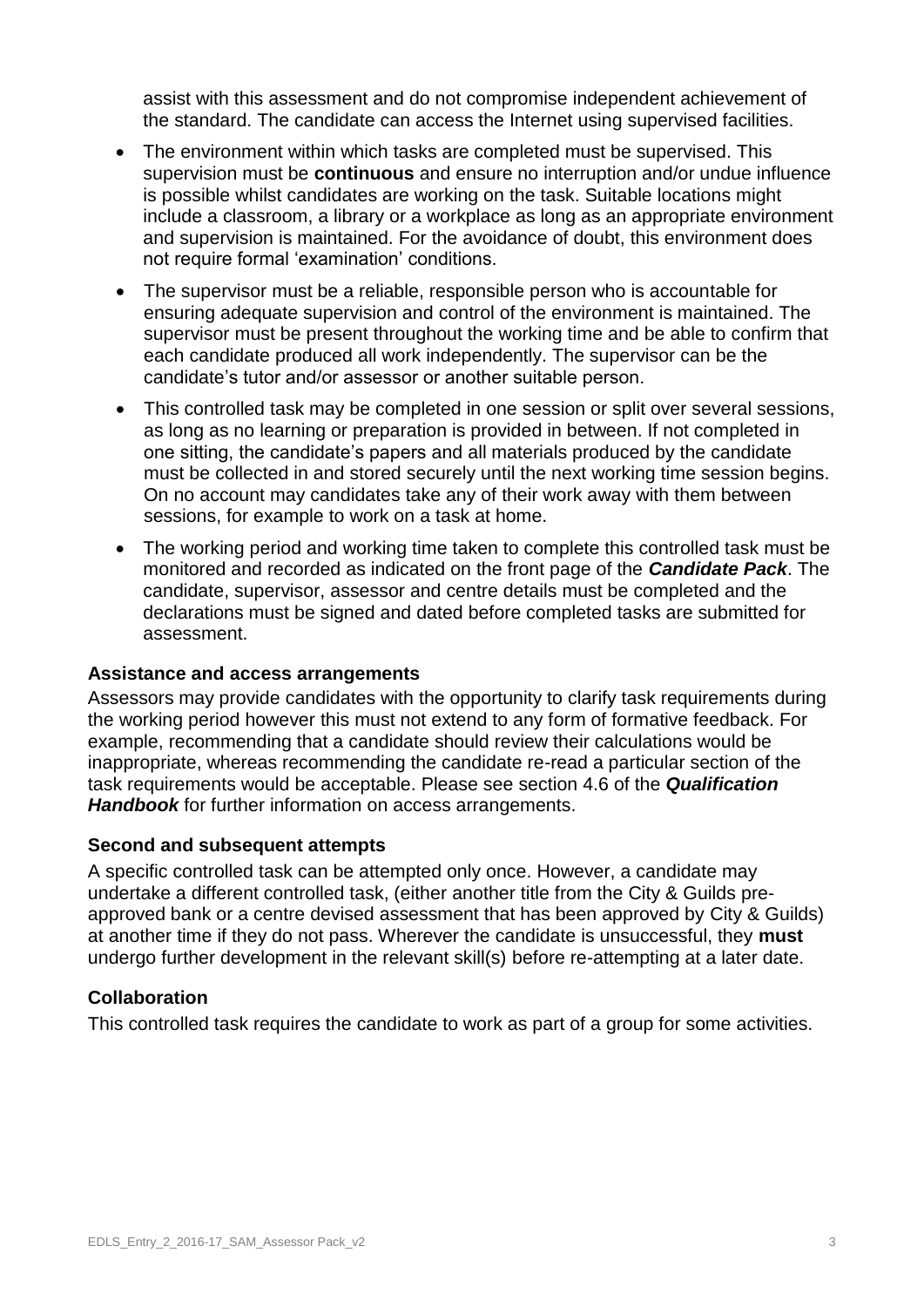# **2. Assessor Guidance**

### **Essential Digital Literacy Skills Controlled Task**

**Entry 2 DURATION: 6 HOURS** 

## **ASSESSOR INSTRUCTIONS AND GUIDANCE**

### **Before the task**

You must set up an email account for each candidate that is different from their personal or work ones. You must set a password for each email account. You must give the candidate both the email address and password. Before the assessment you should make sure the login screen for the email account is displayed.

Prepare an email for every candidate.

The content of the email must include:

- some details about an activity (for example, a bouncy castle, pet show, helter skelter) taking place at the Fun Day, such as, who it is aimed at, what times the activity will take place and whereabouts in the park it will take place
- $\bullet$  the cost to the public of the activity
- a link to a website providing information.

Include instruction for individual candidates to find **specific information** (from the given website that is at an appropriate level) about an activity such as any of:

- clothes that they should wear
- what the activity looks like for example the shape of the bouncy castle
- what they might need to bring with them.

In their final product, the candidate(s) will use:

- $\bullet$  the information provided in the email (e.g. name, location)
- the information they have found individually from the given website
- at least one other piece of information found by one other person.

NOTE the final product could be in the form of (but not restricted to) a flyer/poster, an animated presentation, a video or other digital form available to the candidates.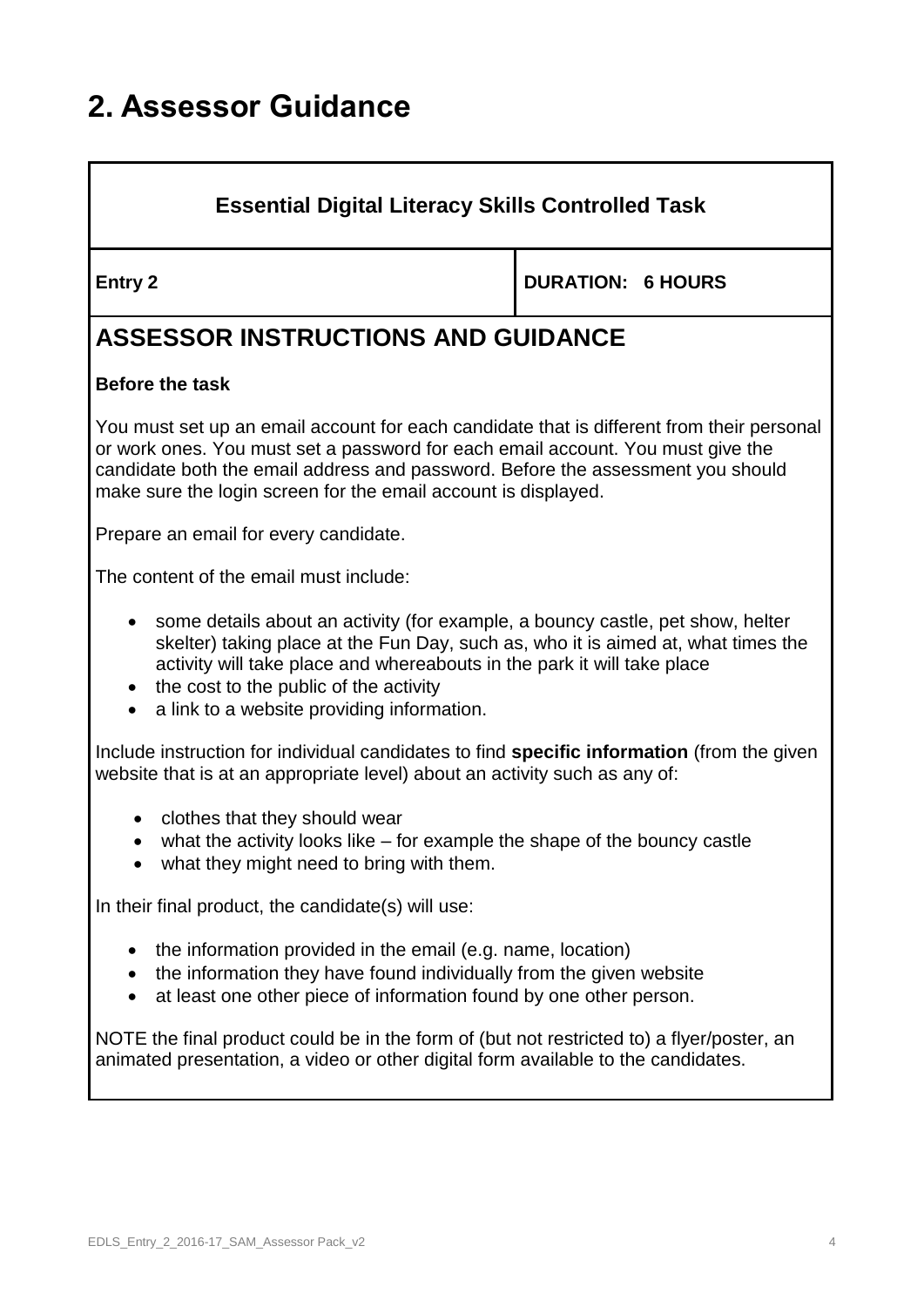## **3. Assessment records**

**Essential Digital Literacy Skills at Entry 2 Controlled Task Assessment Criteria Task title/topic: Fun Day**

| <b>Criteria</b>                                                             | <b>Evidence</b>                                    | Ref | Marks<br>available | Controlled<br>Task<br>Marks |
|-----------------------------------------------------------------------------|----------------------------------------------------|-----|--------------------|-----------------------------|
| <b>DLE2.1 Digital Responsibility</b>                                        |                                                    |     |                    |                             |
| Be able to keep yourself safe in a digital world (CT)                       | A password/PIN/Passcode is used (1)                | 1.1 | $\overline{2}$     |                             |
| Configure security settings to keep yourself safe in a<br>digital world (2) | Open the email account (1)                         | 1.1 |                    |                             |
| Be able to open and respond to personal messages                            |                                                    |     |                    |                             |
| (CT)<br>Open a personal file, email or message and respond to               | The email has been opened (1)<br>Reply written (1) | 1.2 | 4                  |                             |
| the personal file, email or message (3)                                     | Reply sent (1)                                     | 1.3 |                    |                             |
| Use appropriate language and behaviour (1)                                  | Email has appropriate tone and content (1)         |     |                    |                             |
| <b>Total Marks Available</b><br>(minimum required for a pass)               |                                                    |     | 6(4)               |                             |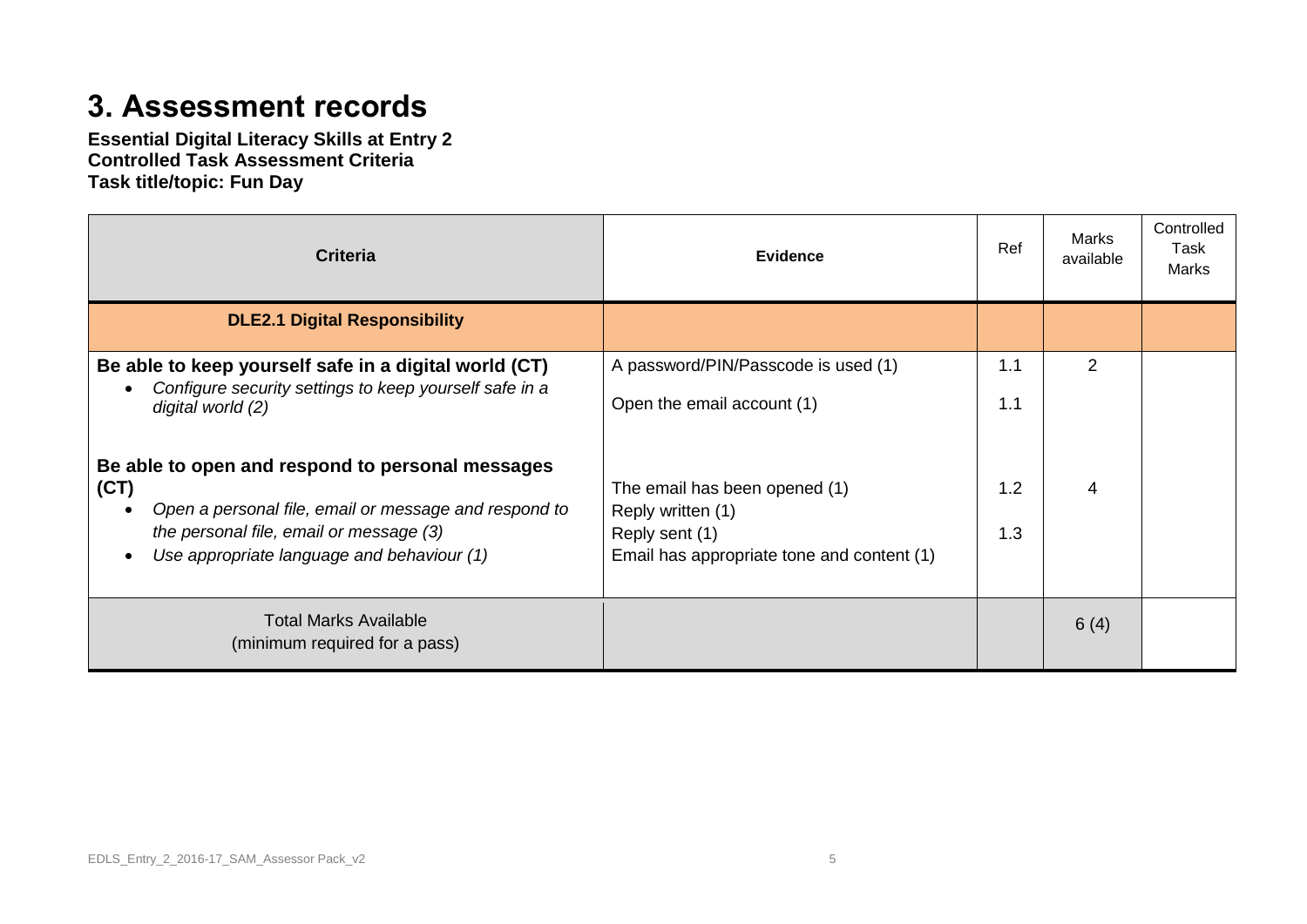| <b>DLE2.2 Digital Productivity</b>                                                                                                                                      |                                                                                                                                                                                           |            |      |  |
|-------------------------------------------------------------------------------------------------------------------------------------------------------------------------|-------------------------------------------------------------------------------------------------------------------------------------------------------------------------------------------|------------|------|--|
| Be able to create and save a file (CT)<br>Create and save a file (2)<br>$\bullet$                                                                                       | A new file has been created (1)<br>The file is saved (1)                                                                                                                                  | 2.1/2.4    | 2    |  |
| Be able to enter and present digital information (CT)<br>Enter basic digital information (1)<br>Use basic formatting techniques to present digital<br>information $(2)$ | The details they have found about the activity<br>is entered in the file/document (1)<br>Document shows at least 2 different<br>techniques have been applied to make it stand<br>out. (2) | 2.2<br>2.3 | 3    |  |
| <b>Total Marks Available</b><br>(minimum required for a pass)                                                                                                           |                                                                                                                                                                                           |            | 5(3) |  |
| <b>DLE2.3 Digital Information Literacy</b>                                                                                                                              |                                                                                                                                                                                           |            |      |  |
| Be able to locate digital information (CT)<br>Locate information from a given digital source (2)<br>$\bullet$                                                           | Evidence of search (1)<br>Requested information about the activity has<br>been found from a digital source (1)                                                                            | 2.2        | 2    |  |
| <b>Total Marks Available</b><br>(minimum required for a pass)                                                                                                           |                                                                                                                                                                                           |            | 2(1) |  |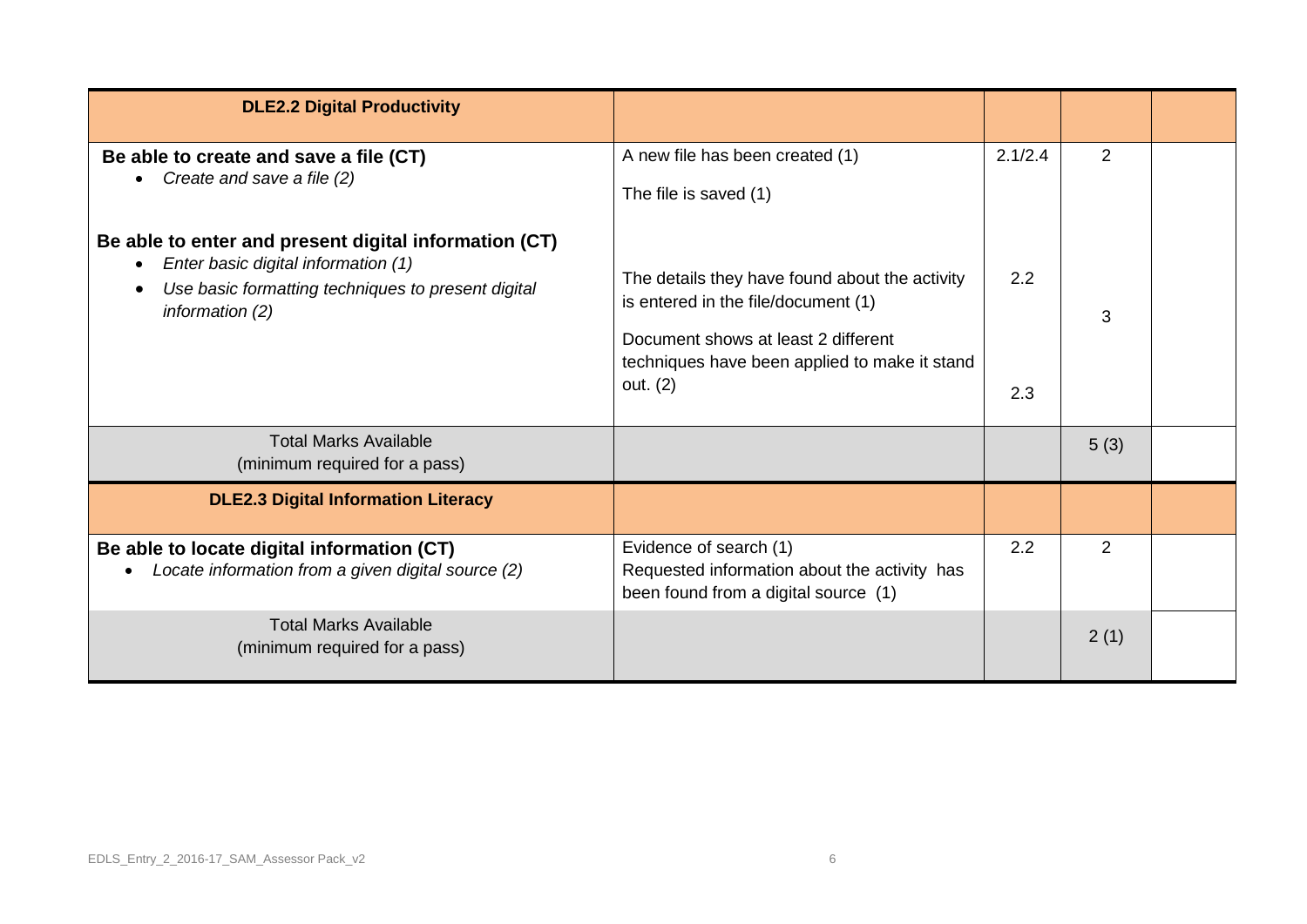| <b>DLE2.4 Digital Collaboration</b>                                                                                                                                                                                                                     |                                                                                                                                                                                                                                                                                                                                                                                           |            |        |  |
|---------------------------------------------------------------------------------------------------------------------------------------------------------------------------------------------------------------------------------------------------------|-------------------------------------------------------------------------------------------------------------------------------------------------------------------------------------------------------------------------------------------------------------------------------------------------------------------------------------------------------------------------------------------|------------|--------|--|
| Be able to use digital tools to collaborate with others<br>(CT)<br>Identify digital collaborative tools (1)<br>Communicate digitally with a team to plan a task (1)<br>Work online synchronously (in real time) with others to<br>complete the task (2) | Evidence of collaboration tool being accessed<br>(1)<br>Candidate has collaborated with at least 1<br>other member (1)<br>Candidate has shared information (evidence<br>shows at least 1 piece of information obtained<br>from another member of the group) (1)<br>Candidate has shared information (evidence<br>shows at least 1 piece of information<br>accessed by another person) (1) | 3.1/3.2    | 4      |  |
| <b>Total Marks Available</b><br>(minimum required for a pass)                                                                                                                                                                                           |                                                                                                                                                                                                                                                                                                                                                                                           |            | 4(2)   |  |
| <b>DLE2.5 Digital Creativity</b>                                                                                                                                                                                                                        |                                                                                                                                                                                                                                                                                                                                                                                           |            |        |  |
| Be able to create/edit a digital resource (CT)<br>Choose appropriate creative tools (1)<br>Use creative tools to create and/or edit a digital resource<br>(2)                                                                                           | Appropriate software chosen (1)<br>Use creative techniques within the tool e.g.<br>bold, centre, bullets, adding sound, adding<br>image (1 mark for each to a maximum of 2)<br>The final piece of work is (for example) any of<br>the following:<br>a flyer or animation providing information<br>about their activity.                                                                   | 4.1<br>4.2 | 3      |  |
| <b>Total Marks Available</b><br>(minimum required for a pass)                                                                                                                                                                                           |                                                                                                                                                                                                                                                                                                                                                                                           |            | 3(2)   |  |
| <b>Total</b>                                                                                                                                                                                                                                            |                                                                                                                                                                                                                                                                                                                                                                                           |            | 20(12) |  |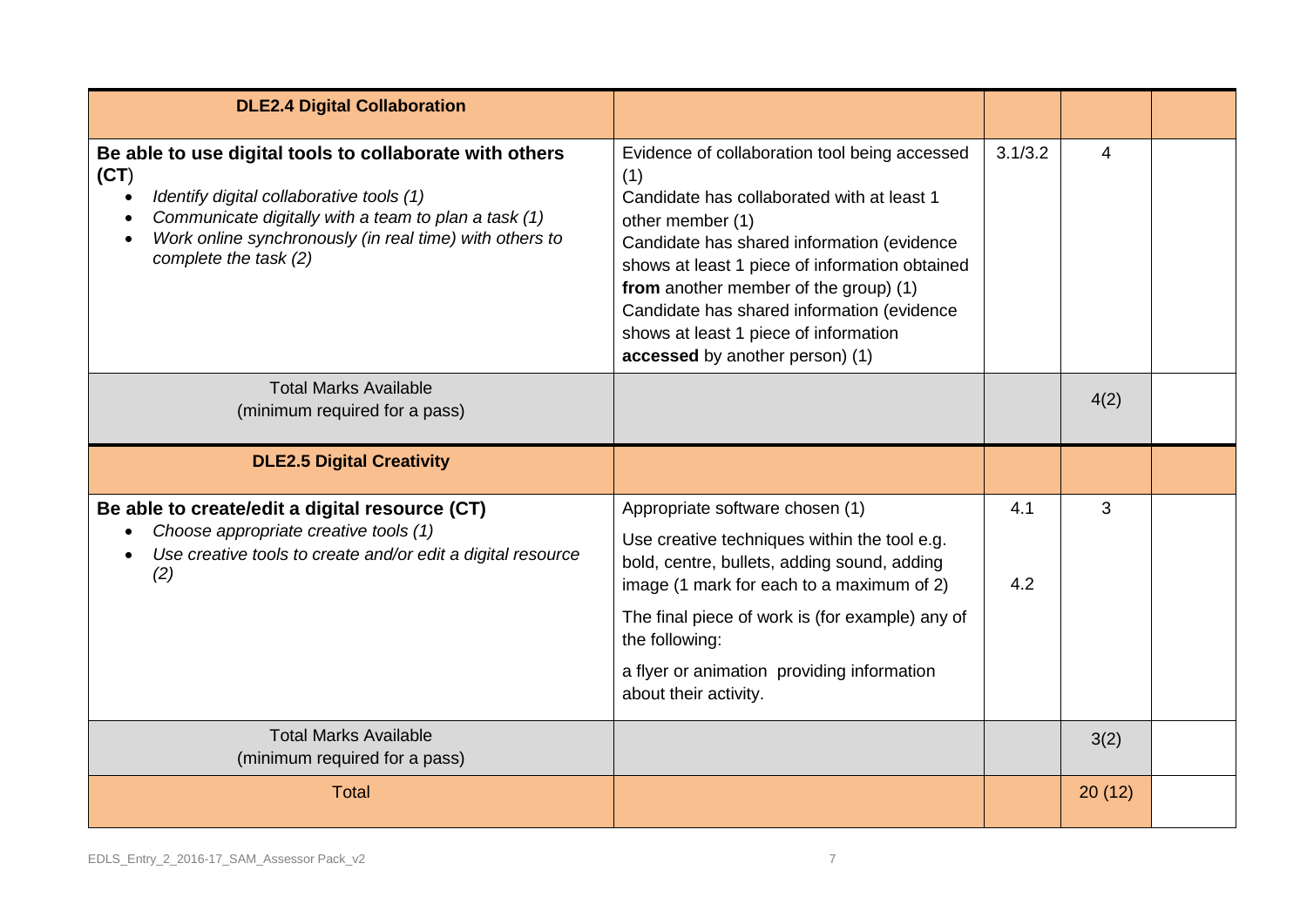| <b>Assessment Summary:</b><br><b>Controlled Task</b> | <b>Marks Available</b> | Marks required<br>for a Pass | <b>Marks</b><br>Awarded | Pass<br>Y/N |
|------------------------------------------------------|------------------------|------------------------------|-------------------------|-------------|
| <b>Digital Responsibility</b>                        | 6                      | 4                            |                         |             |
| <b>Digital Productivity</b>                          | 5                      | 3                            |                         |             |
| <b>Digital Information Literacy</b>                  | $\overline{2}$         | 1                            |                         |             |
| <b>Digital Collaboration</b>                         | $\overline{4}$         | $\overline{2}$               |                         |             |
| <b>Digital Creativity</b>                            | 3                      | $\overline{2}$               |                         |             |
| <b>Total Mark for Full Control Task</b>              | 20                     | 12                           |                         |             |

| <b>Quality Assurance: Controlled Task</b> |  |       |  |  |
|-------------------------------------------|--|-------|--|--|
| <b>Assessor:</b>                          |  |       |  |  |
| Name:                                     |  |       |  |  |
| Signature:                                |  | Date: |  |  |
| Internal quality assurer (IQA):           |  |       |  |  |
| Feedback:                                 |  |       |  |  |
| Name:                                     |  |       |  |  |
| Signature:                                |  | Date: |  |  |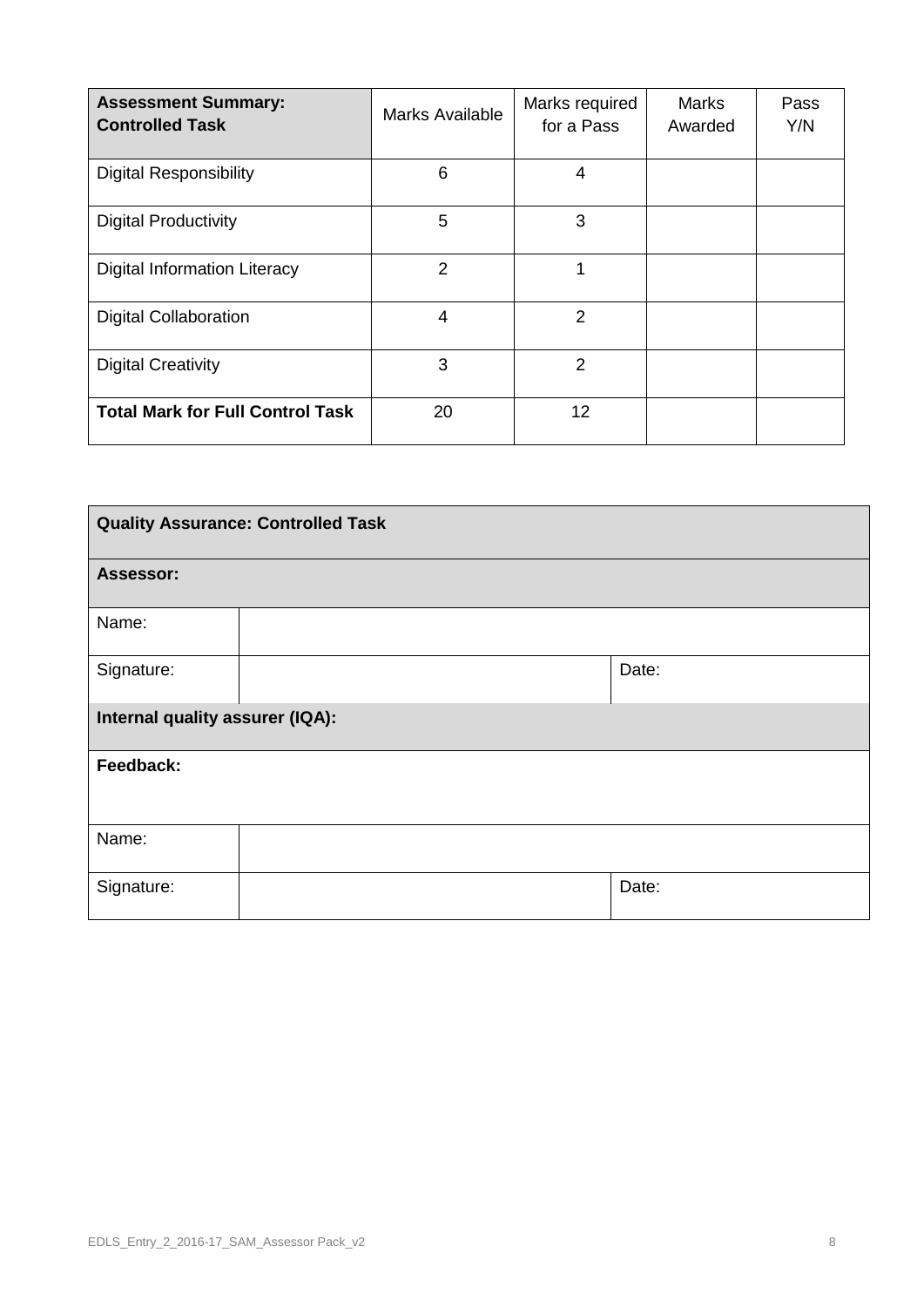## **Entry 2 Structured Discussion Record: Fun Day**

### **Guidance:**

- Preparatory notes (verbal or written) should be submitted as supporting evidence
- All elements should be attempted by the candidate
- Assessors should ensure that each candidate has the opportunity to demonstrate the required knowledge.

Date of discussion **Date of discussion** 

| Group members if applicable (max of 4) |  |
|----------------------------------------|--|
|                                        |  |
|                                        |  |
|                                        |  |
|                                        |  |

### **Candidates must pass 1 out of 1 element in Table 1**

### **Table 1:**

| Confirm that the candidate:                                                                                                            | <b>Pass</b> | <b>Comments and examples to show</b><br>how the candidate met the<br>criteria: |
|----------------------------------------------------------------------------------------------------------------------------------------|-------------|--------------------------------------------------------------------------------|
| Gave examples of skills and knowledge<br>that can be learned using digital tools                                                       |             |                                                                                |
| The candidate has given examples of<br>any skills and knowledge learned, e.g.<br>they have used video tutorials to help<br>them learn. |             |                                                                                |
| At least 2 examples given.                                                                                                             |             |                                                                                |

### **Candidates must pass 1 out of 2 elements in Table 2:**

### **Table 2:**

| <b>Confirm that the candidate:</b>                                                              | <b>Pass</b> | <b>Comments and examples to show</b><br>how candidate met the criteria: |
|-------------------------------------------------------------------------------------------------|-------------|-------------------------------------------------------------------------|
| Stated at least 3 ways of keeping safe                                                          |             |                                                                         |
| e.g. staying safe when using social<br>media, online shopping or any other<br>familiar context. |             |                                                                         |
| At least 3 ways of staying safe given<br>pass.                                                  |             |                                                                         |